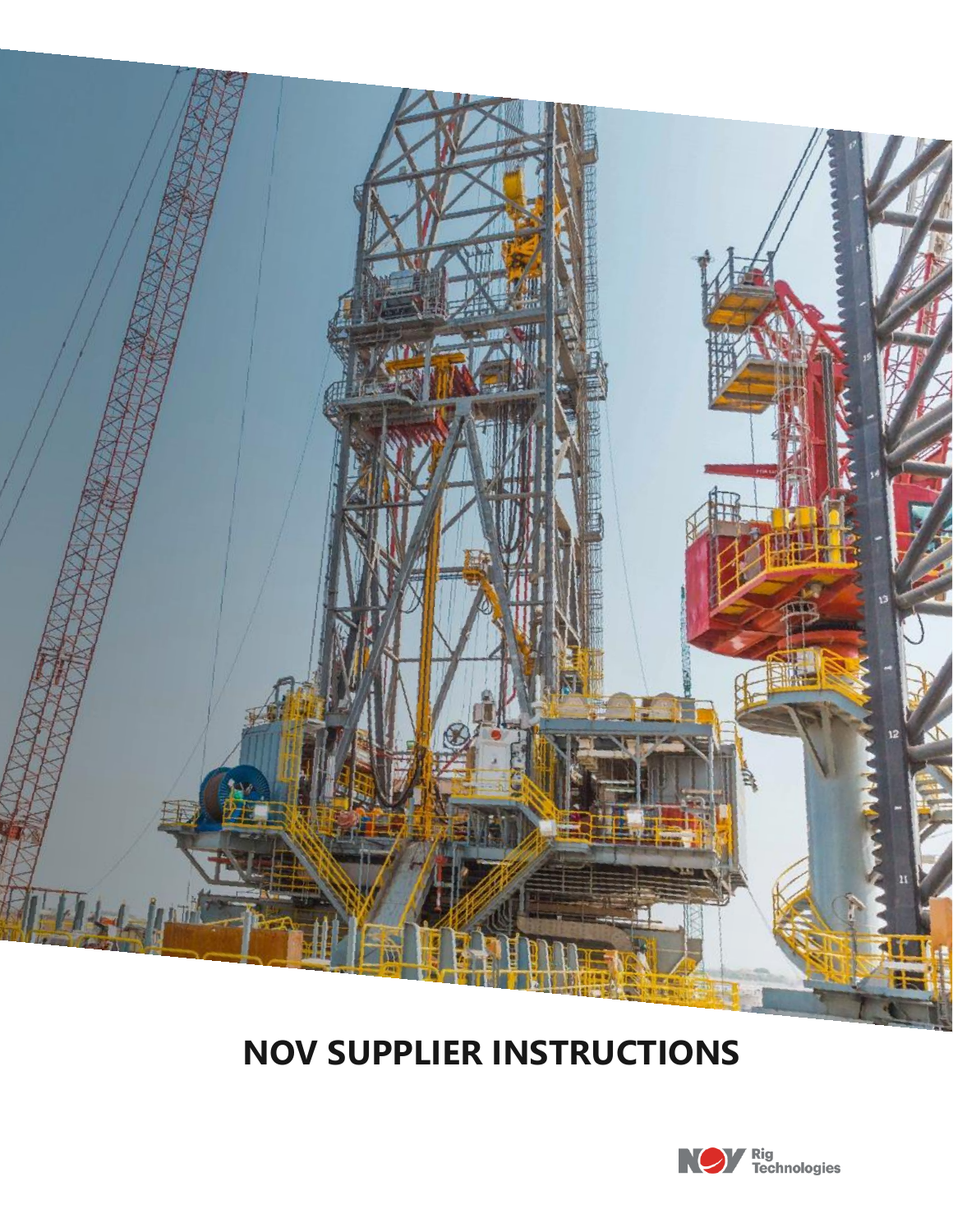#### **Purpose**

NOV Rig Technologies recognizes the vital role our Suppliers have in the value we provide our customers. As an extension of our operations, we rely on our suppliers to provide material, products, and services that meet NOV requirements and quality expectations. We want our process to be as transparent and straightforward as possible to you as our supplier. We have provided these instructions to help ensure the products and services that are delivered are in line with NOV requirements.

#### **Scope**

The following instructions apply for the delivery specified in this purchase order (PO) and are implicitly binding to suppliers and sub-suppliers. The supplier will adhere to applicable public standards and NOV general requirements defined by the NOV Supplier Management Program. If there are discrepancies or contradictions between these instructions and other applicable requirements, rules, and regulations, then the more stringent will apply, unless approved in writing.

Outside service providing (OSP) POs are always subject to additional production specific requirements with detailed instructions attached or incorporated by reference.

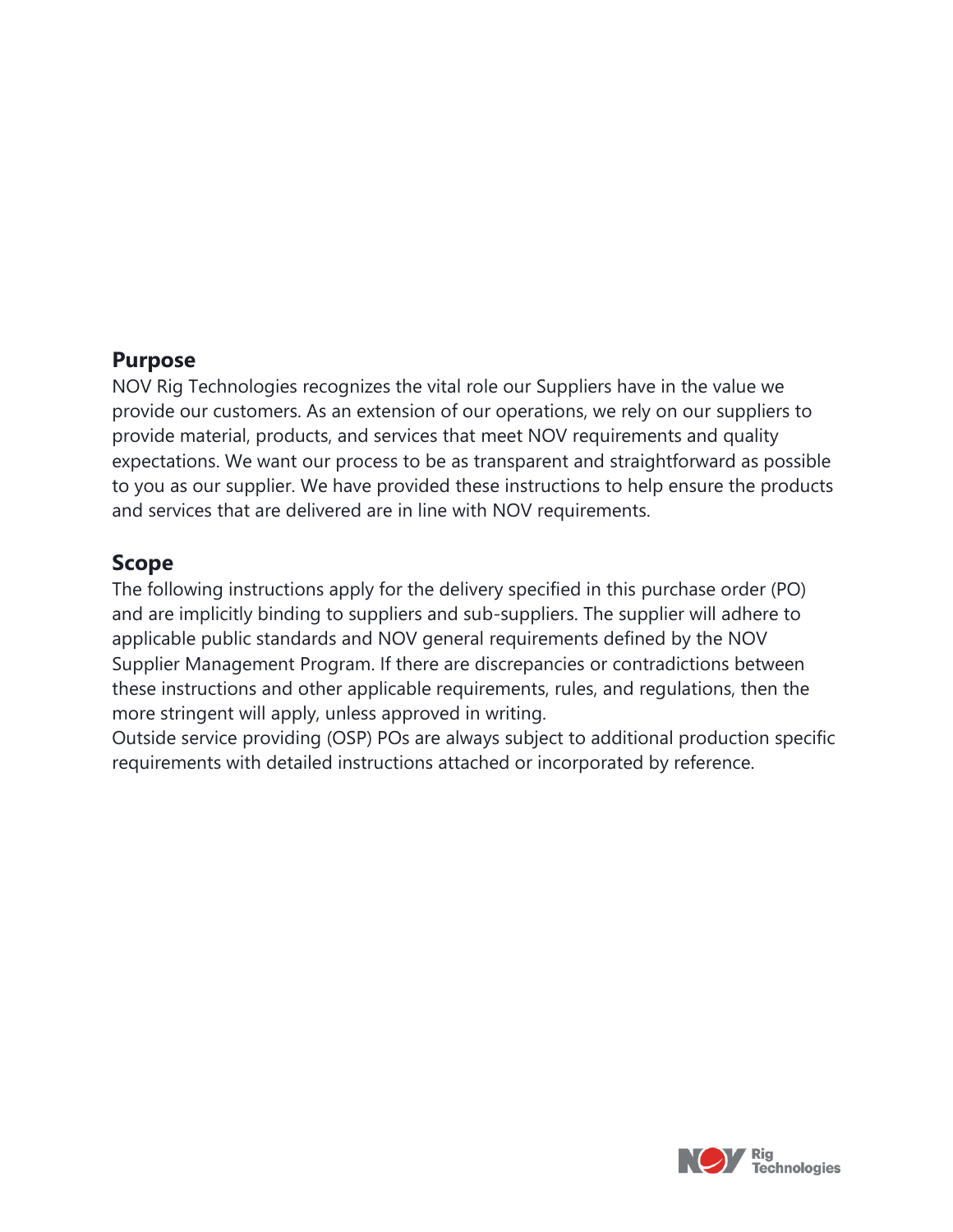

For clarity of our instructions and process, we have provided the following definitions:

| <b>Terms</b>         | <b>Definitions</b>                                                                                                                                                                                 |
|----------------------|----------------------------------------------------------------------------------------------------------------------------------------------------------------------------------------------------|
| <b>NOV</b>           | NOV Rig Technologies and affiliates                                                                                                                                                                |
| Supplier             | The Company or incorporated to whom NOV has<br>issued the purchase order                                                                                                                           |
| Sub-supplier         | A third-party who has agreed with the supplier to<br>supply part of the work outlined in the NOV's<br>purchase order                                                                               |
| Purchase order or PO | The agreement between the NOV buyer and you,<br>the supplier, with specified delivery and agreed<br>price for the purchase. * Other requirements are<br>attached or are incorporated by reference. |
| Delivery             | Any goods or services referred to in the purchase<br>order and include packaging, preservation, and<br>labeling of delivery as per instructions.                                                   |
| Supply chain         | The supplier and associated sub-supplier(s)<br>required for the delivery realization.                                                                                                              |
| <b>Buyer</b>         | The person responsible for issuing the PO on<br>behalf of NOV.                                                                                                                                     |
| NOV contact          | The NOV buyer (the context of this document)                                                                                                                                                       |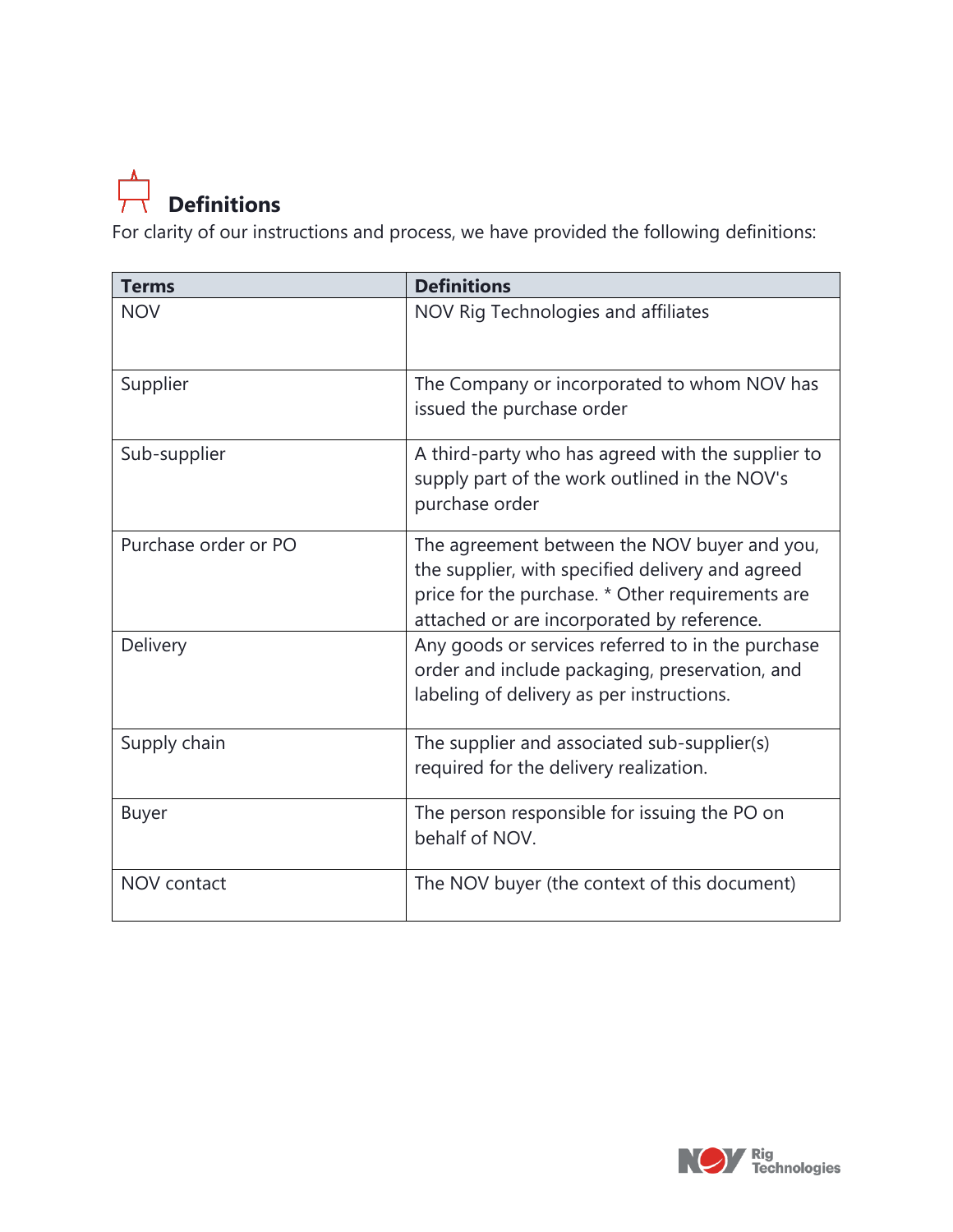# **Approved Suppliers, Sub-Suppliers**

NOV suppliers are approved and maintained using our NOV Supplier Management Program and are bound to all NOV requirements.

Sub-Supplier management:

If a sub-supplier is used in the delivery, then you, as the supplier, will need to notify NOV. You will also need to ensure that technical, quality, and commercial requirements have adhered throughout the sub-supplier's supply chain.



## **Quotations**

Suppliers are expected to provide a quotation for any request issued by NOV as soon as possible. The quotation must meet NOV's need, and quoted delivery is fit for purpose. A quotation must include all information necessary to fully identify and describe the product or service offered, unit price, quantity, and extended price in the currency requested. The quotation will also include applicable delivery terms according to Incoterms 2010, estimated delivery time, expiration date, and any special considerations, concession, or requirement for the offer.



### **Purchase Orders and Agreements**

All purchases made by NOV are governed by NOV's Standard Terms and Conditions and are either based on the terms and conditions referred to in the purchase order or the master service agreement between NOV and supplier. No other terms and conditions apply unless accepted explicitly by NOV in writing.

The supplier is responsible for compliance to all contract requirements, documents, drawings, and specifications indicated in the purchase order upon acceptance of the purchase order.

Audit, surveillance, inspection, or tests made by NOV will not relieve the supplier of the responsibility to deliver products or services that comply with requirements, nor does it preclude subsequent rejection by NOV or its customers.

The supplier is required to use NOV's eCommerce applications as requested by NOV.

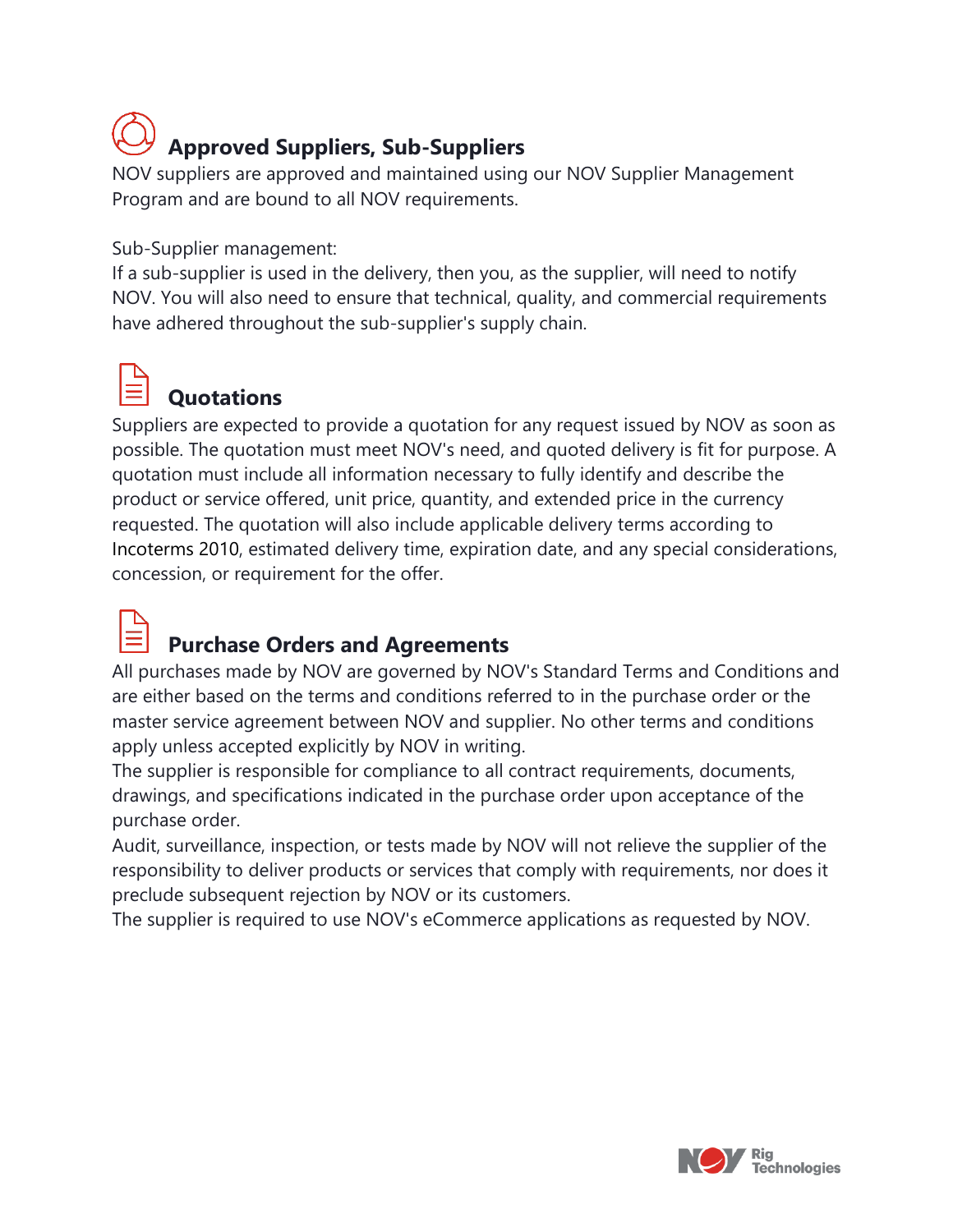# **Points of Contact**

Unless otherwise instructed, the NOV buyer is the primary point of contact for communications. Supplier will register and keep current in NOV's Supplier Management System a central point of contact, a direct supervisor contact, executive-level contact, and an accounting contact.

## **Technical Specifications**

Suppliers are expected to review, understand, and adhere to all technical specifications outlined on the purchase order. Such technical specifications represented as quality clauses, descriptions, drawings, dimensions, procedures, chemistry, etc., and the accompanying document package will provide a guideline of NOV's expectations of the products and services. If there are contradictions in the requirements, contact the buyer for resolution.

## **Orders and Delivery Date Management**

Suppliers are expected to provide an order acknowledgement, and to promptly inform their NOV contact of any changes, modifications, or delays, so change requests can be issued. When requested, suppliers must manage, control, and invoice all purchase orders through NOV portals. The NOV procurement organization will define, prepare, and issue any metrics related to the supplier performance and on-time delivery. Evaluation of on-time delivery will be on the first delivery date provided when the purchase order is acknowledged or as subsequently requested and accepted by the NOV buyer. On-time delivery is based on 28 calendar days early and zero days late to this accepted date.

### **Deviations from Purchase Order**

Any deviation must be documented and immediately communicated to the NOV contact in writing. NOV reserves the right to accept, deny, or challenge deviation requests by providing written communication back to the supplier. Approved requests for deviation must accompany the shipment. Both NOV and the supplier will retain any records relating to the deviation process.

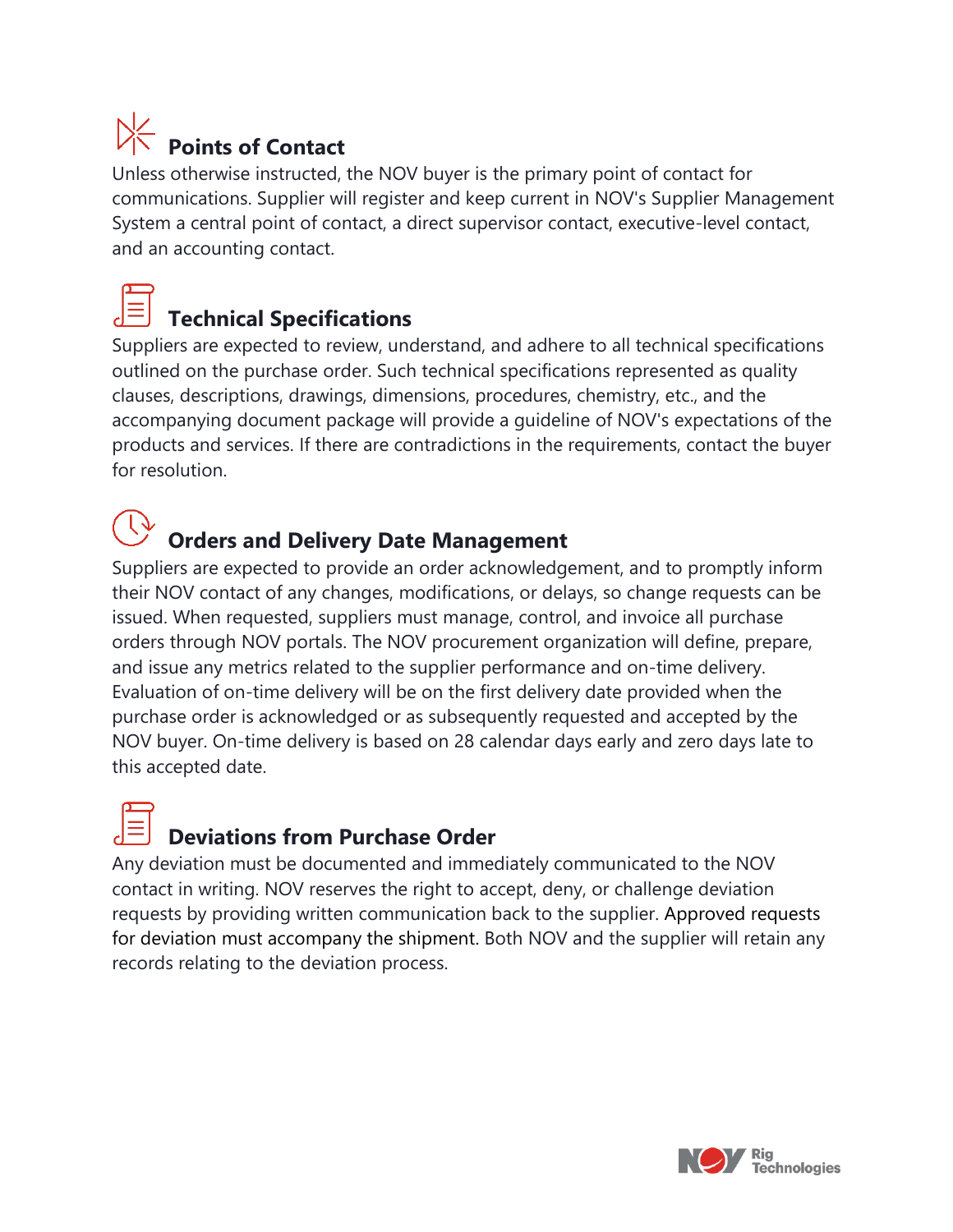# **Shipping**

Transportation and delivery should adhere to Incoterms 2010 unless otherwise indicated on the purchase order. Preservation, packing, and shipping will need to follow applicable international and local regulations and requirements. More specific and stringent NOV instructions related to shipping documents, labeling information and barcoding, hazardous items, wooden material, and country of origin are applicable and incorporated in the purchase order with reference to [NOV Rig Technologies General](https://www.nov.com/-/media/nov/files/about/rt-supply-chain-resources/procurement/nov-rig-technologies-general-shipping-requirements.pdf)  [Shipping Requirements.](https://www.nov.com/-/media/nov/files/about/rt-supply-chain-resources/procurement/nov-rig-technologies-general-shipping-requirements.pdf) Failure to meet requirements related to packing, marking, and labeling may cause NOV to refuse delivery, with the supplier responsible for any resultant costs.

Any questions or concerns should be directed to your NOV contact for assistance or clarification.

### **Invoicing**

Suppliers are expected to submit invoicing either through the NOV's eCommerce platforms or via email (as directed by NOV) at the time of order shipment equal to the amount defined on the NOV purchase order.

# **Non-Conformance Report and Return to Vendor**

In the event defective material is identified, NOV will file a non-conformance report (NCR) and prepare documents to disposition the defective material as required. It is expected from the supplier to provide instructions to complete a return to vendor (RTV) action. NOV reserves the right to perform rework on non-conforming material and charge back the supplier for said rework should time not permit the RTV and replacement process.

# **Supplier Quality**

The supplier will maintain a quality management system (QMS), which, at a minimum, will cover the requirements committed to NOV's supplier approval process. Special attention is required concerning special regulations, such as handling of hazardous goods and SDS documentation, and wooden material rules in IPPC (International Plant Protection Convention) ISPM 15. No asbestos is allowed in any products delivered to NOV.

The supplier will comply with all quality requirements associated with the order. If there are discrepancies or contradictions, the most stringent will apply unless approved in writing by NOV. As part of supplier performance monitoring, NOV will measure supplier